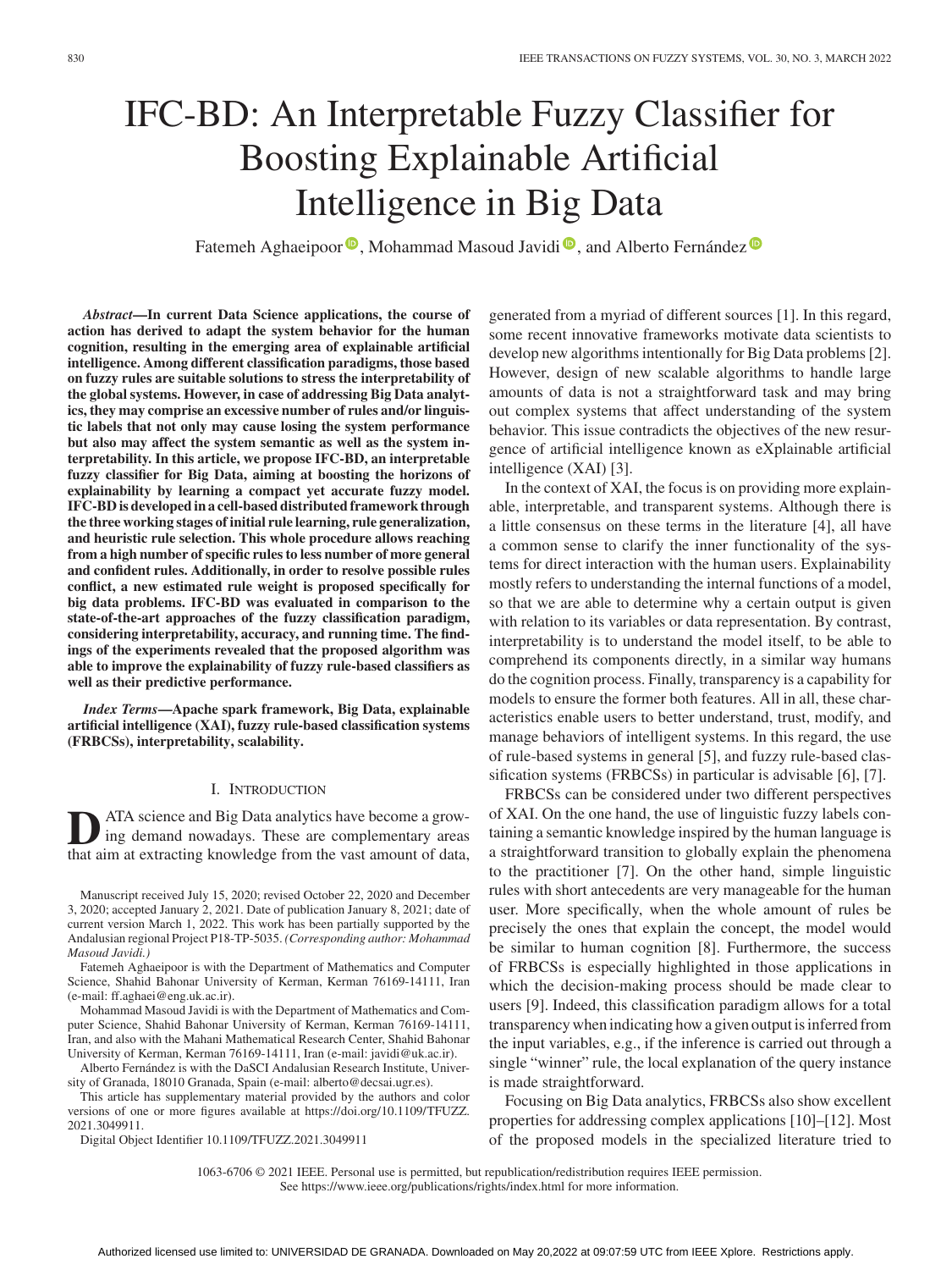adapt the sequential learning algorithms such as the Chi *et al.* [13] through a Map-Reduce paradigm. Among these, Chi-BigData [14] was the first attempt, which was also extended in several different studies [15], [16]. More recently, an associative fuzzy classifier, named CFM-BD [17], was developed showing a robust predictive performance with respect to more complex algorithms such as fuzzy decision trees [18]. Finally, the authors of this current paper presented a novel scalable fuzzy classifier for Big Data, known as Chi-BD-DRF, which complements the Chi-based fuzzy Big Data learning by adding what we noted as "dynamic rule filtering (DRF)" approach for the sake of simplification of the rule set [19].

These previously developed Big Data FRBCSs are involving with some intrinsic challenges. They are mostly computationally intensive. Even if they can come up with scalable solutions, they may be complex in terms of their Data Base (DB) or Rule Base (RB). In the case of DB, employing high number of variables as well as high number of granularities not only increase the number of generated rules but also result in longer rules that are conceptually difficult for human beings to handle. In the case of a rule set, some designs lead to obtaining an excessive number of rules, whereas many of which may be so specific belonging to the nondense areas or outliers. Another challenge is related to the rules' weights, where the adaptation of the classical approaches via several iterations over all data samples is not practical for the Big Data scenarios. On the other perspective to obtain a competitive predictive performance, some methods like CFM-BD [17], apply a preprocessing transformation that is not straightforwardly interpretable. In order to address these challenges, the fusion of association rule mining (ARM) concepts and FRBCSs can be taken into account to provide efficient measures and develop robust yet scalable solutions specifically for Big Data scenarios.

In this study, we propose an interpretable fuzzy classifier for Big Data, noted as IFC-BD, a novel fuzzy classifier that is designed under the umbrella of XAI and ensuring scalability constrains. IFC-BD aims at learning a compact yet accurate FRBCS containing less number of short rules. Additionally, it provides a confident and reliable RB based on a lower granularity, i.e., a fewer number of fuzzy sets per variable that are more comprehensible and manageable by the practitioner. It is also remarkable that IFC-BD preserves the original semantics of the linguistic fuzzy labels. All these objectives assist to provide explainable fuzzy models easing the translation from machine learning (ML) models to human cognition and guaranteeing practical AI systems.

IFC-BD is developed under Apache Spark [20], and it is composed of three stages: initial rule learning, rule generalization, and rule selection. In the first stage, initial rules are learned by employing our former Chi-BD-DRF methodology [19]. In the second stage, the focus is on compacting the RB in terms of rule length. Finally, in the third stage, the number of final rules is controlled by a heuristic approach. Along the generalization process, a fast and accurate conflict resolution method is presented using an estimated rule weight. It avoids using crisp measures in fuzzy environments, capturing all the power of fuzzy modeling but taking into account the scalability issue that is mandatory for Big Data applications.

The main novelties of this current approach are listed below.

- 1) A DRF scheme to focus on the high density areas of the problem, for the sake of simplifying the baseline fuzzy classification model.
- 2) A rule learning enhancement of the fuzzy rule set for obtaining more general and interpretable rules.
- 3) A heuristic rule selection mechanism to boost the global interpretability of the system by keeping the most influential rules.

The capabilities of the IFC-BD algorithm were validated using nine big classification datasets with different numbers of variables and samples. IFC-BD was compared with the current state-of-the-art fuzzy classifier for Big Data, CFM-BD [17], and the baseline Chi-BD-DRF [19]. Several statistical tests were also conducted to provide stronger support for the findings extracted throughout the analysis. The obtained results revealed that IFC-BD could efficiently generate more compact RBs and meaningful DBs, improving the explainability of the FRBCSs without hindering accuracy or running time.

The rest of this article is organized as follows. Section II presents the fundamental concepts and frameworks employed in this study, including some backgrounds of FRBCSs, XAI, and Big Data environments. Section III introduces the proposed IFC-BD algorithm, detailing the three stages from initial rule generation to final rule selection. Section IV includes the experimental analysis, contrasting IFC-BD to the stateof-the-art Big Data fuzzy classifiers from different aspects of accuracy and interpretability. Finally, Section V concludes this article.

## II. PRELIMINARIES: FRBCSS FOR EXPLAINABLE ARTIFICIAL INTELLIGENCE AND BIG DATA

Throughout this section, the fundamental concepts and frameworks employed in this contribution are described. At first, the basics of the FRBCSs besides the used symbols and notations are reviewed (see Section II-A). Then, we discuss some details of XAI and its importance in nowadays research works (see Section II-B). Finally, we briefly introduce the characteristics and technical solutions related to the Big Data environments (see Section II-C).

#### *A. Components and Structure of FRBCSs*

Suppose that we have dataset  $D$  with  $n$  input variables, m class labels, and  $|D|$  data samples in the form of  $X_i =$  $(x_i^1, x_i^2, \ldots, x_i^n)$ , where  $i = 1, \ldots, |D|$ , and  $X_i$  belongs to class  $c_i \in C = \{c_1, \ldots, c_m\}$ . This dataset can be employed as the base of different rule learning algorithms to generate fuzzy rules in the following structure:

Rule<sub>j</sub>: If 
$$
x^1
$$
 is  $A_j^1$  and ... and  $x^n$  is  $A_j^n$ ,  
Then class is  $c_j$ : RW<sub>j</sub> (1)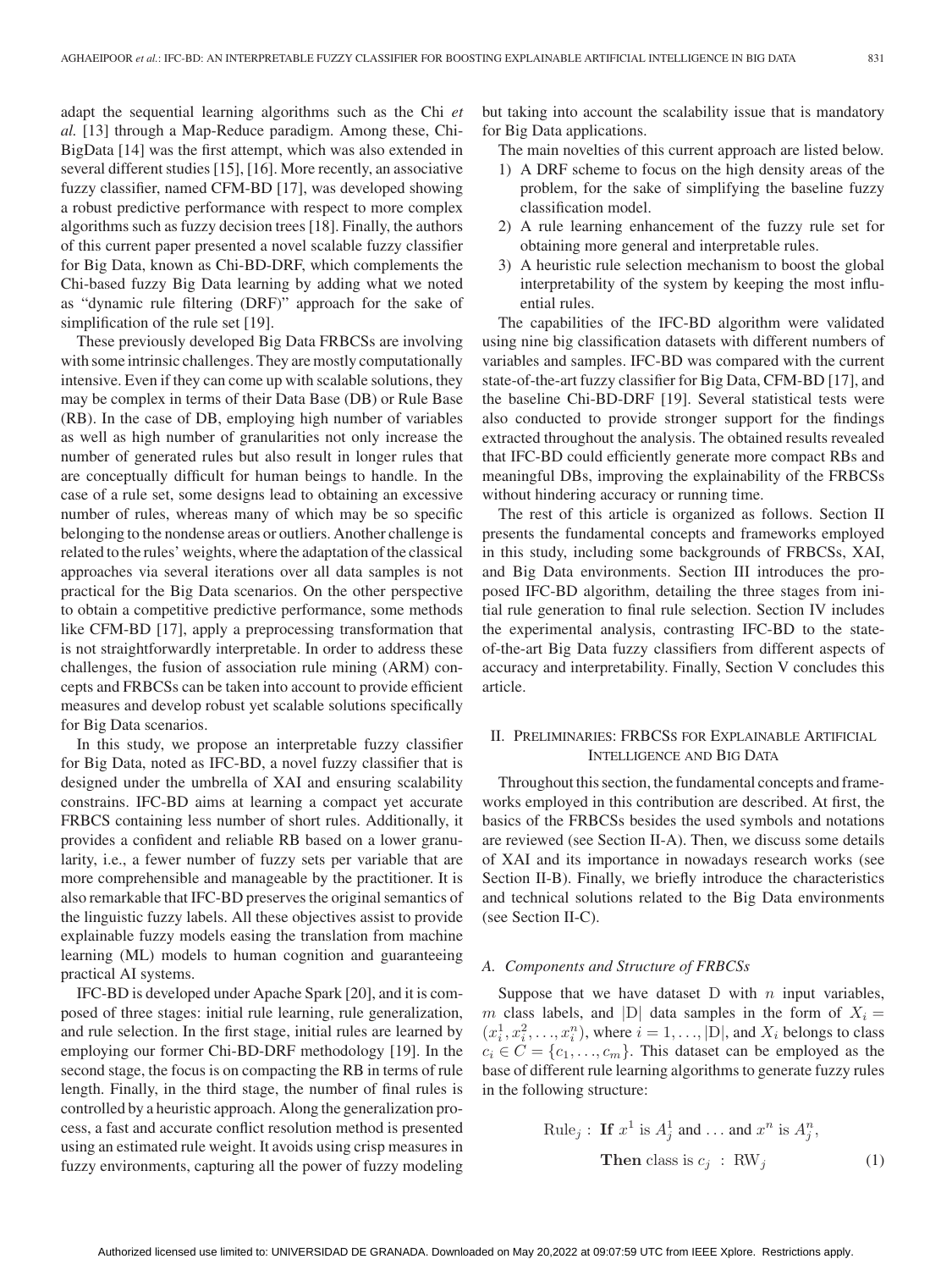where  $A_j^k$  is the linguistic variable corresponding to the dimension  $k = 1, 2, \ldots, n$ , and  $c_j$  and RW<sub>j</sub> are the class label and the weight of this rule (RW), respectively. This rule can also be represented as a fuzzy association rule as follows:

$$
R_j: A_j \to c_j: \text{RW}_j \quad ; \quad A_j = \left\{ A_j^1, \dots, A_j^n \right\} \tag{2}
$$

where  $A_j$  is a set containing all the antecedents and  $c_j$  is the consequence part of this rule. In the area of ARM, two criteria are commonly used to quantify the interestingness of the rules, namely confidence and support. Whereas the former measures the frequency of the occurrence of a rule, the latter evaluates the strength or reliability of the rules [21]. Formally, confidence of rule  $R_j$  is computed as follows:

$$
Conf(R_j) = \frac{\sigma(A_j, c_j)}{\sigma(A_j)}
$$
\n(3)

where  $\sigma(A_i, c_i)$  counts the number of rules present in the RB, having the structure exactly composed of  $A_i$  and  $c_j$ , and  $\sigma(A_i)$ counts the number of rules whose antecedents are equivalent to the jth rule. Similarly, support of this rule is defined as follows:

$$
Supp(R_j) = \frac{\sigma(A_j, c_j)}{|D|} \tag{4}
$$

where  $\sigma(A_j, c_j)$  counts how many rules with the structure equivalent of  $R_j$  are present in the RB, and  $|D|$  shows the number of available examples. These measures present crisp support and confidence that are differentiated from the original fuzzy values by considering matching degree of 1 for the covering examples [22]. This consideration results in computationally efficient measures, well-suited for Big Data applications. For the sake of simplicity, we look at the support values at the scale of dataset D, i.e.,  $\text{Supp}(R_i) = \sigma(A_i, c_i)$ .

After generating an FRBCS, an inference module is needed to get new predictions from the learned model. To this end, a fuzzy reasoning method is applied. Among different alternatives, the one that provides a higher degree of explainability is the winning rule scheme [23], for which the rule with the highest matching degree is the one that sets the final class label, which is determined as follows:

$$
R_o = \underset{R_j \in \text{RB}}{\text{arg max}} \left\{ \mu_{A_j} \left( X_i \right) \cdot \text{RW}_j \right\} \tag{5}
$$

where  $\mu_{A_i}(X_i)$  is the matching degree of the new example  $(X_i)$ with rule  $R_j$ , and it is defined as follows:

$$
\mu_{A_j}(X_i) = \prod_{k=1}^n \mu_{A_j^k}(x_i^k)
$$
\n(6)

where  $\mu_{A_j^k}(x_i^k)$  is the membership degree of the input value  $x_i^k$  in fuzzy set  $A_j^k$ . As was shown in (6), the product *t*-norm is selected as the default aggregation function in all the computations for the sake of simplicity.

## *B. Capabilities of Fuzzy Modeling for Promoting XAI Systems*

AI methods, especially ML models, are increasingly applied to solve complex and computational problems of human life. They are establishing intelligent systems perceiving, learning,

deciding, and operating almost without human intervention. In such a situation where these intelligent systems are highly employed in critical aspects of our lives like medicine, law, finances, self-driving cars, robotic assistants, and so on. Understanding and explaining their internal logic finds a significant importance [3], as it helps human users to trust sincerely, manage effectively, avoid biases, evaluate decisions, and provide more robust ML models. All these objectives are nowadays following in the context of XAI [4].

Some ML models like deep neural networks are black boxes in which their inner mechanism is either basically unknown to the users or it is known but totally difficult to interpret by human recognition. Although, there are some approaches to alleviate this crucial weakness [24], [25], the inherently interpretable models like rule-based systems are more reliable options that must be considered to replace black box models if possible [9]. These systems are straightforward ways to fulfill two important perspectives of ML models, namely accuracy and interpretability. Specifically, rule-based systems provide a good representation of the phenomena under study in the form of simple interpretable rules, leading to a direct understanding of the prediction process [5].

Semantic knowledge can be boosted in rule-based systems via linguistic fuzzy systems [7], leading to a more humancompatible representation style of the model. As pointed out, the use of linguistic terms is a natural knowledge representation, facilitating the system interpretability of and human interactions as well as modeling in the imprecise domains. In this context, the RB compactness and the semantic comprehensibility of the DB must be further emphasized. The former can be taken into account regarding the coverage and the specificity of the rules. Indeed, high number of rules with a limited coverage are difficult to be interpreted. Similarly, too specific rules with a high number of antecedents increase the system complexity and are in direct contradiction to the interpretability criteria [8]. In the case of comprehensibility of the DB, a lower number of fuzzy sets and homogeneous fuzzy sets are desirable. These all make the whole DB more meaningful and convenient to be understood by the human cognition [26].

## *C. Big Data Environments, Tools, and Frameworks*

Due to the special characteristics of Big Data environments, data scientists are nowadays putting their effort into providing scalable and fault-tolerant algorithms executing in tolerable times [27]. In this regard, distributed computing frameworks offer new opportunities. These frameworks are able to split input data into several partitions and spread them across a cluster of nodes to be processed in parallel [28].

Map-Reduce execution methodology, mainly provided by the Hadoop ecosystem, is one of the most commonly used distributed approaches [2]. A Map-Reduce job is comprised of two functions, Map and Reduce, applying on a set of distributed data partitions provided by Hadoop distributed file system (HDFS). Whereas the Map function is devoted to execute the working algorithm on local partitions, the Reduce function is in charge of combining Maps results. These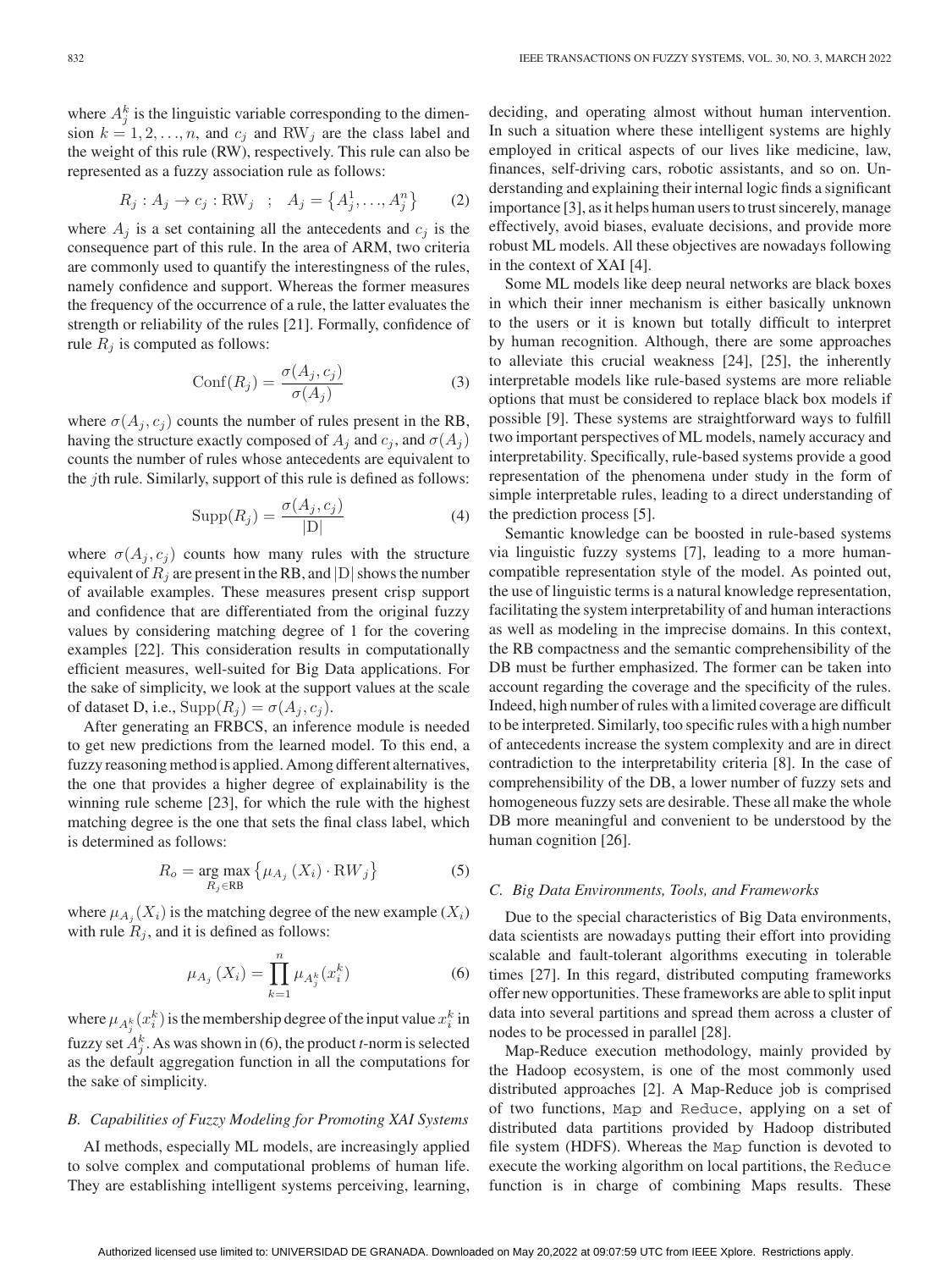

Fig. 1. General schema of IFC-BD: An illustration of the RB evolution.

functions are highly iterative and interactive when performing in a parallel mode, needing lots of data replication, serialization, and cost-extensive I/O operations. These all cause substantial running-time overhead. Apache Spark resolves these problems using memory-based operations, where the computations are carried out in memory over the local partitions.

Spark has also other favorable features, making it a popular and powerful framework in Big Data processes. Among others, Lazy evaluation using immutable resilient distributed datasets (RDD), multiple programming languages, streaming, and real-time processing, compatibility with Hadoop can be remarked [20].

Spark has been also supporting practical ML tasks by providing MLlib library [29]. Particularly, pipeline API facilitates implementation of multistage algorithm so that each stage can be either a Transformer or an Estimator executing on the structured data as DataFrames. The use of pipeline tools helps to design complex ML algorithms in a simple and transparent yet a robust way. It is a direct and straightforward solution to replicate and distribute the same operations across several executing nodes in Big Data environments [19].

## III. IFC-BD PROPOSAL: INTERPRETABLE FUZZY CLASSIFIER FOR BIG DATA

This section describes the working procedure of the IFC-BD algorithm to learn a compact and efficient fuzzy classifier from big datasets. This algorithm is developed with respect to the priorities of XAI, especially in terms of interpretability at the level of DB and RB, as previously discussed in Section II-B.

For the sake of completeness, the workflow of IFC-BD is illustrated in Fig. 1. As it can be observed, it starts by creating a baseline RB that is then optimized by considering three key design elements. These correspond to the three depicted stages that ensure obtaining both high confidence rules that promote the predictive performance, and a highly interpretable classification system, as described below.

- 1) In the first stage (see Section III-A), all the possible rules of the input space are generated in a fast procedure.
- 2) Although these rules are learned from the dense areas, they are too specific that each covers a limited region. Hence, these rules are generalized in the second stage (see Section III-B), leading to shorter antecedent rules that are easier to be handled by the human user.

3) Finally, in the third stage (see Section III-C), the size of RB is reduced by selecting the best-performing rules.

## *A. Stage 1: Generation of Initial Fuzzy Rules*

This stage aims at building an initial RB in a simple and scalable way. To this end, we use the idea of our original design in the Chi-BD-DRF algorithm [19], in which all possible rules covering an acceptable number of examples are generated through the three steps of fuzzy partitioning, initial rule learning, and dynamic rule filtering. In what follows, all these steps are described in detail.

*1) Fuzzy Partitioning:* All input values must be converted to fuzzy values to be usable in the fuzzy frameworks. To this end, we apply uniform fuzzy partitioning and triangular membership functions in which a set of homogeneous fuzzy labels is defined for each variable. By doing so, the input spaces are split into several cells like a grid environment, and each example falls into one of the formed cells. Depending on the support of the training examples within a given cell that cell can be a dense or a sparse area. Our interest lies in the former because these might be considered to store the actual knowledge of a Big Data case study. These cells are the key elements to design the distributed operations of our method over a large amount of data examples. That is, each cell operates as an independent data-processing unit where the learning operations are carried in and aggregated from.

*2) Initial Rule Learning:* This step is meant to learn one single fuzzy rule from every cell containing at least one example. In addition, simultaneously to the learning process, three different measures, namely confidence, support, and prototype, are computed for each rule. These measures are intended to aggregate and represent the information captured from all the examples available in a cell. They are computed in a scalable and efficient way to be employed in the second and third stages of IFC-BD.

The whole rule learning process is developed through a Map and a Reduce function. Along with the Map operation, Chi *et al.* rule learning algorithm [13] is employed to generate all the initial rules. This function generates one rule for each data example, using the fuzzy labels having maximum membership degrees, in parallel and without computation overhead. On the other hand, the Reduce function is meant to aggregate the information, solve the possible conflicts, and determine the single final rule of a cell.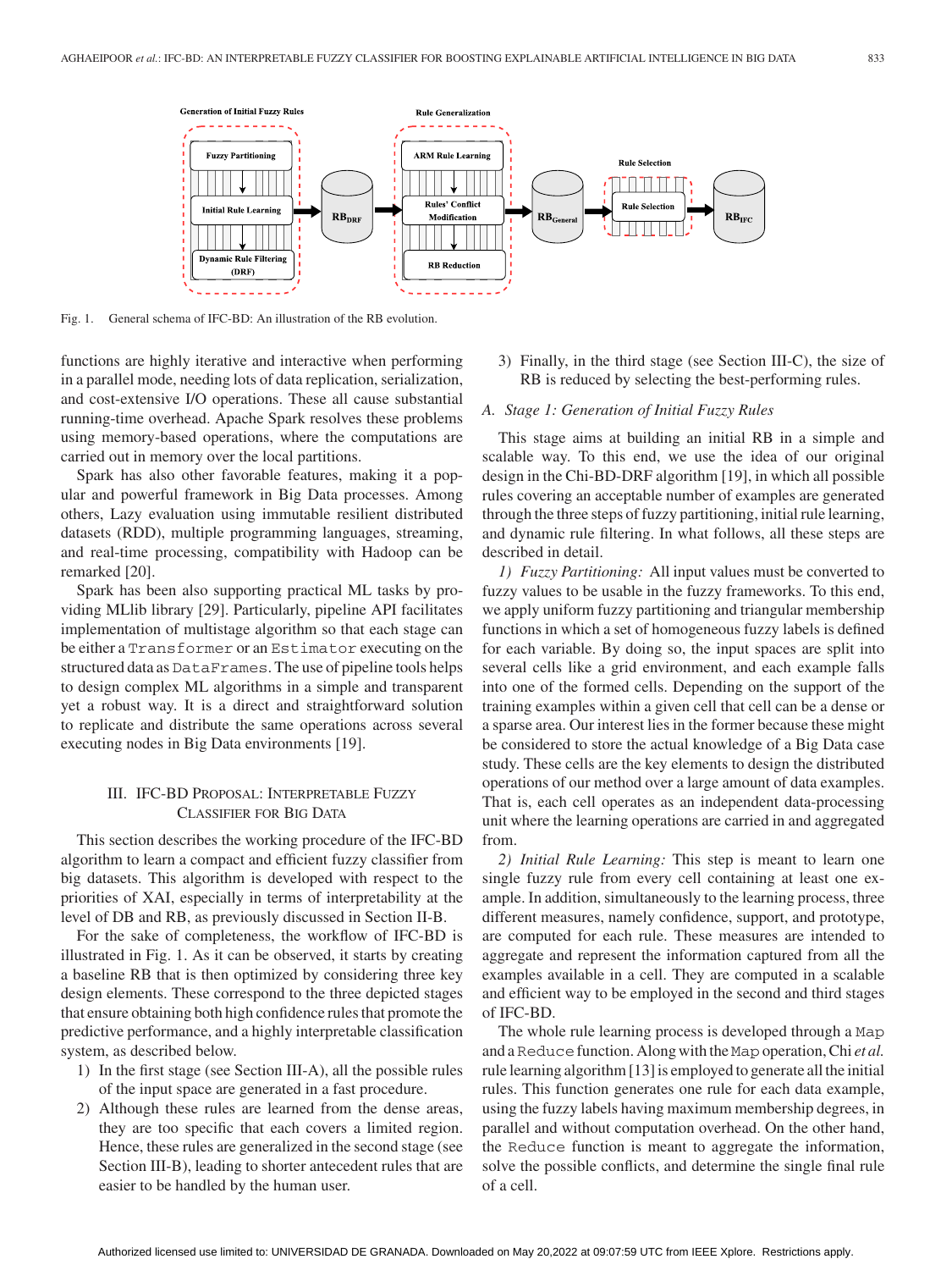The examples contained in a certain cell may belong to several classes, creating the same-antecedent different-consequent rules in that cell. These rules are in a clear conflict that must be resolved along the Reduce process. For this purpose, we utilize the confidence metric to evaluate conflicting rules. This is a straightforward way to quantify the rules' strength, as it refers to "how sure" is a rule with respect to its consequent value (class label). In this way, that rule which has the highest confidence is considered to be the most reliable one and is chosen as the final rule of that cell in conflict. Due to the need for scalability in the Big Data context, the values of rules' confidence and support are obtained using the computationally efficient schemes shown in (3) and (4).

For each generated rule, the values of rule's weight, as well as rule's prototype, are similarly computed to supply the next stages of IFC-BD. Regarding the RWs, those procedures developed based on iterative processing of all the data examples will be completely inefficient in the face of large amounts of data, and therefore, they should be avoided in the Big Data algorithms. For this reason, we propose to take advantage of the rule's confidence (3) as the RW too, i.e., the RW of the jth rule is computed as follows:

$$
RW_j = Conf(R_j). \tag{7}
$$

This RW is an approximate value showing the reliability of a certain rule in a rule set. It does not directly deal with the data samples and consequently reduces the computation time than the fuzzy confidence or the other RW heuristics [30].

Finally, the prototype of each rule is computed using the arithmetic mean of its corresponding examples. The idea behind this is to fuse the supporting examples of each rule and providing a measure to represent those examples approximately. The prototype of the *j*th rule is  $Pr_j = (p_j^1, \ldots, p_j^n)$ , a vector with the same dimension as the input examples. Each component of this prototype is calculated as follows [31]:

$$
p_j^f = \frac{\sum_{k=1}^{|D_j|} x_k^f}{|D_j|} : f = 1, ..., n
$$
 (8)

where  $D_j = \{X_1, \ldots, X_{|D_j|}\}$ , and it contains those examples from dataset  $D$  that generate the *j*th rule. It is clear that these examples and this rule belong to the same cell.

These measures are computed alongside the Map operation over the initial RB, where there may be several repetitive and conflicting rules. Same structure rules might be produced by different executing nodes (over different chunks of data) and the values associated with the measures are partial, needing to be globally aggregated through the Reduce function.

The support and confidence values are globally aggregated by simple summations over all the same structure rules, where technically the counts for the number of covered examples and their class labels can be easily obtained. Referring to this information, the values of RWs and prototypes are straightforwardly computable. The former is directly equal to the confidence of each rule and the latter is obtained using the actual arithmetic mean of all the corresponding examples of each rule.

*3) DRF:* In Big Data scenarios, where the number of cells may increase exponentially, the aforementioned rule learning method can lead to obtaining high number of fuzzy rules. As such, many of these rules are likely to be related to the outliers or non-dense areas. They may pose several challenges to the system behavior, e.g. the computation overheads, increasing running times, loss of the interpretability, or even hindering the predictive performance, among others. We consider several special arrangements to overcome these problems in this study. The first effort is applying a DRF approach [19] to get rid of low support rules.

DRF evaluates the interestingness of the rules with respect to the density of their covering examples. In this regard, the cell density and the measure of support, which calculates the number of examples leading to the creation of each rule, are focused as two interrelated concepts. That is, low support rules are related to the low dense areas and are not truly vital to model the problem under study. Therefore, by determining the minimum support requirements, we can discover these rules and remove them from the RB. To this end, DRF defines the threshold of MinSupp.

MinSupp is indeed the minimum number of required examples to consider a cell as a dense area. This value is obtained based on the pigeon hole principle and determines that those rules supported by less than average of examples must be filtered and eliminated from the RB. MinSupp is defined for dataset D as follows:

$$
\text{MinSupp} = \lfloor \frac{|D| - 1}{|RB|} \rfloor \tag{9}
$$

where  $|D|$  is the total number of examples, and  $|RB|$  is the size of the RB created through the initial rule learning step (see Section III-A2). This RB is examined using MinSupp so that those rules do not satisfy MinSupp are eliminated and  $RB<sub>DRF</sub>$ is obtained as follows:

$$
RBDRF = \{R_i \in RB \, | \, \text{Supp}(R_i) > \text{MinSupp}\}\tag{10}
$$

where  $\text{Supp}(R_i)$  is the support of the *i*th rule as (4). The premise of this threshold is to ensure that several rules will remain after applying the DRF procedure, even in the worst scenario where all the examples have been evenly divided within the cells. Furthermore, this threshold is a dynamic/adaptive one defined for each case study, avoiding fixed and user-defined values that usually are found by trial and error and are not practical and efficient in the Big Data application.

#### *B. Stage 2: Rule Generalization*

The rules generated in the previous stage compose a valid and probably accurate FRBCS. However, we must acknowledge that due to the contribution of all the input dimensions in the structure of rules, the length of these rules is longer than ideal and they are quite specific. In other words, the cell corresponding to each rule is the intersection of all the dimensions, leading to covering and explaining a very small region of the input space. This happens while many of the current rules have a lot in common in their antecedent part. Focusing on such similarities, the specific rules can be horizontally summarized to provide rules covering more general (wider) areas of the input space. In this context, a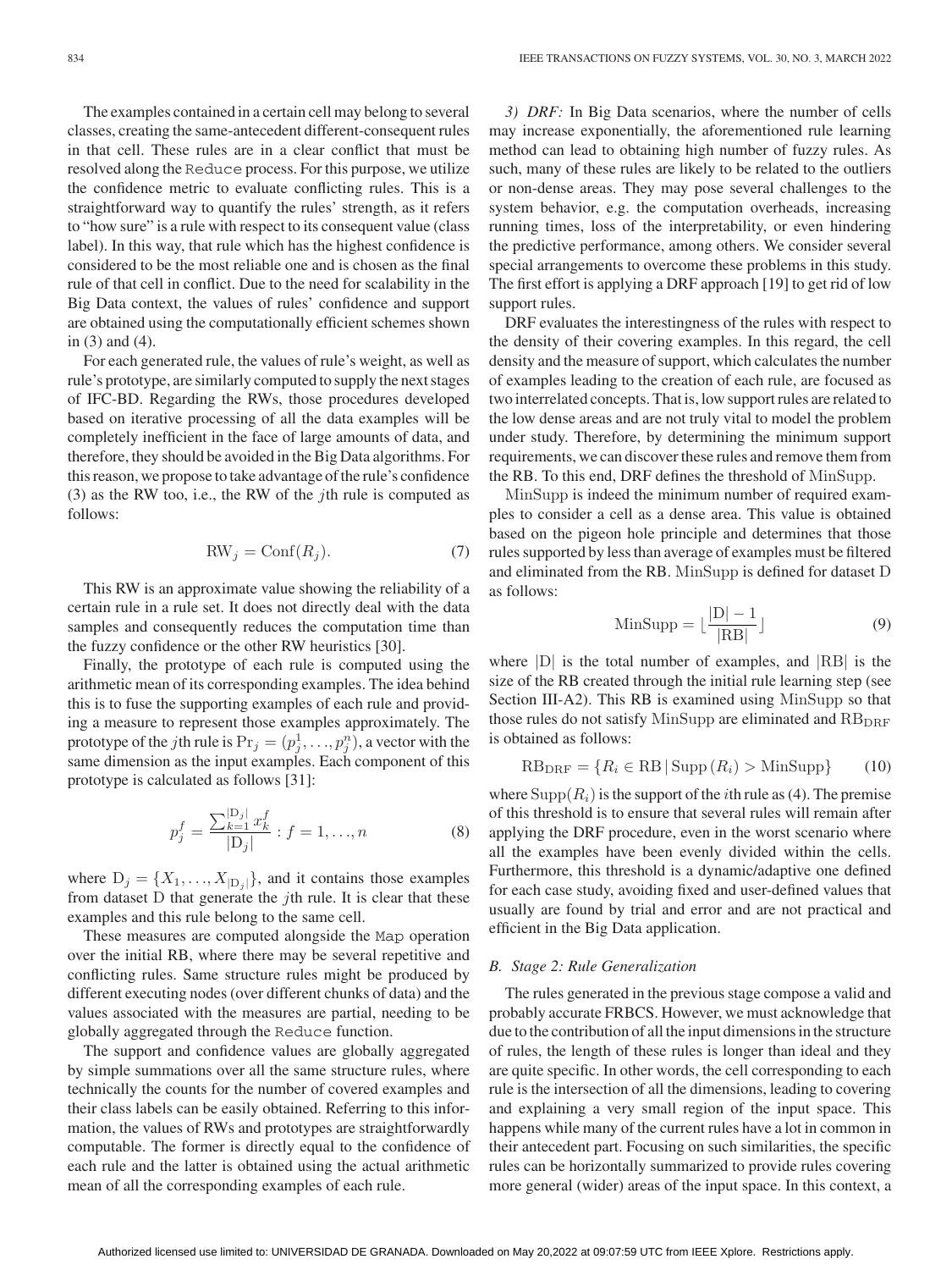generalization process is presented along this section, assisting in a fewer number of low-length rules and promoting the whole interpretability of the FRBCS.

The working procedure of the generalization stage is mainly inspired by the concepts of ARM and presented in the three steps. First, all the general rules are derived from the available specific rules through an ARM-learning scheme. Then, the obtained general rules are aggregated and the possible rules' conflicts are modified using a novel estimated fuzzy RW. Finally, some of the low-confident rules are discarded for the sake of further interpretability improvement. In the following, these steps are detailed.

*1) ARM-Learning:* Every single specific rule can produce several general rules by mapping to a lower-dimensional space, i.e., if an  $n$ -dimensional rule is transformed into the *l*-dimensional space  $(l \le n)$ , several general rules with the length of l will be obtained. Formally, given the specific rule R*<sup>j</sup>* with the structure similar to (2), the general rules are made as follows:

$$
RBARM = {Ri | \forall Rj \in RBDRF, ci = cj,Ai \subseteq Aj, |Ai| = l : l = 1, ..., MaxLen}
$$
 (11)

where the antecedent set  $A_j$  is considered as the itemset and all of its subsets having cardinality  $l$  are extracted to form the general rules like  $R_i$ . These rules are made using the same class label of  $R_j$ , and create the obtained RB of this step as  $RB_{ARM}$ . Regarding the priorities of XAI in the fuzzy modeling (see Section II-B), which we are looking for the shorter rules, a user-defined threshold as  $MaxLen \leq n$  is applied in this step. MaxLen specifies the maximum cardinality of the antecedent subset and is equivalent to the maximum length of the general rules. To accommodate some similar studies [17], [22] as well as the empirical trials, MaxLen has been set to 3 in this work. This limitation indirectly assists to obtain less number of rules, as well.

After mapping all the specific rules, the obtained general rules must be aggregated (Reduced) and their corresponding measures including support and prototype be updated for the subsequent refinements and/or improvements, if necessary. In the actual circumstances, those specific rules that include the same antecedent labels can produce equivalent general rules. Indeed, they are the producer origins of a certain general rule. In these cases, the measures must be updated considering the values of all the origins, e.g., the support value of an obtained general rule is recomputed by adding the support values of its origins. Additionally, since we have the number of corresponding examples of each specific rule (support) as well as their arithmetic mean [see (8)], the actual prototype of all the covering examples related to each general rule is calculable. According to these statements, no approximation is applied in updating the information of the general rules, helping to provide accurate measures and consequently the robustness of the proposed method.

To better understand the abovementioned descriptions, an illustrative example has been provided in Table I. Suppose that three specific rules, namely  $R_1, R_2$ , and  $R_3$  are available in

TABLE I SIMPLE EXAMPLE OF THE GENERALIZATION PROCESS AND DIRECT SUPPORT COMPUTATION

| Rule               | $\mathbf{X} 1$ | $\bf{X2}$ | X3    | class          | <b>Supp</b> |
|--------------------|----------------|-----------|-------|----------------|-------------|
| $R_{1}$            | A2             | $A_2$     | $A_3$ | c <sub>1</sub> | 5           |
| $\scriptstyle R_2$ | $A_3$          | A2        | $A_1$ | c <sub>1</sub> | 11          |
| $R_{3}$            | $A_3$          | A2        | Aз    | c <sub>1</sub> | 7           |
| $R_1$              | A2             |           |       | c <sub>1</sub> | 5           |
| $R_{2,3}$          | $A_3$          | ۰         |       | c <sub>1</sub> | 18          |
| $R_{1,2,3}$        |                | $A_2$     |       | c <sub>1</sub> | 23          |
| $R_{1,3}$          |                |           | $A_3$ | $c_1$          | 12          |
| $\scriptstyle R_2$ |                |           | A1    | c <sub>1</sub> | 11          |



Fig. 2. Rules' conflict schema.

 $RB<sub>DRF</sub>$ . All these rules have class label  $c<sub>1</sub>$ . An ARM-learning process with  $MaxLen = 1$  is applied on these three-dimensional rules. The top rows of Table I describe the specific rules and the bottom ones indicate the final obtained general rules, each indexed by its origin(s). As can be seen, five new one-dimensional general rules are extracted from the three, three-dimensional ones. The support values of these rules are computed using the summation of the origin values, shown in the last column. Since the other information of these rules depends on the distribution of data examples, we have not included them, here. This example clarifies that the ARM-learning process is indeed a kind of unification of those cells containing similar information.

*2) Rules' Conflict Modification:* Imagine that in the abovementioned example, we have another specific rule as  $R_4$ :  ${A_2, A_2, A_2} \rightarrow c2$ . If MaxLen is considered 2, this rule makes a general rule as  $\{A_2, A_2, -\} \rightarrow c2$  that conflicts with the rule obtained by  $R_1$ . As Fig. 2 shows, both of these rules belong to the same cell while having different class labels.

Such a situation may occur repeatedly in many cells of the input space, wherein a conflict resolution strategy must be applied to find out the best rule. However, since in this step, rules are so general and cover a very larger amount of examples, the crisp measures of Section II-A are not profitable here and the distribution of examples must be taken into account. Indeed,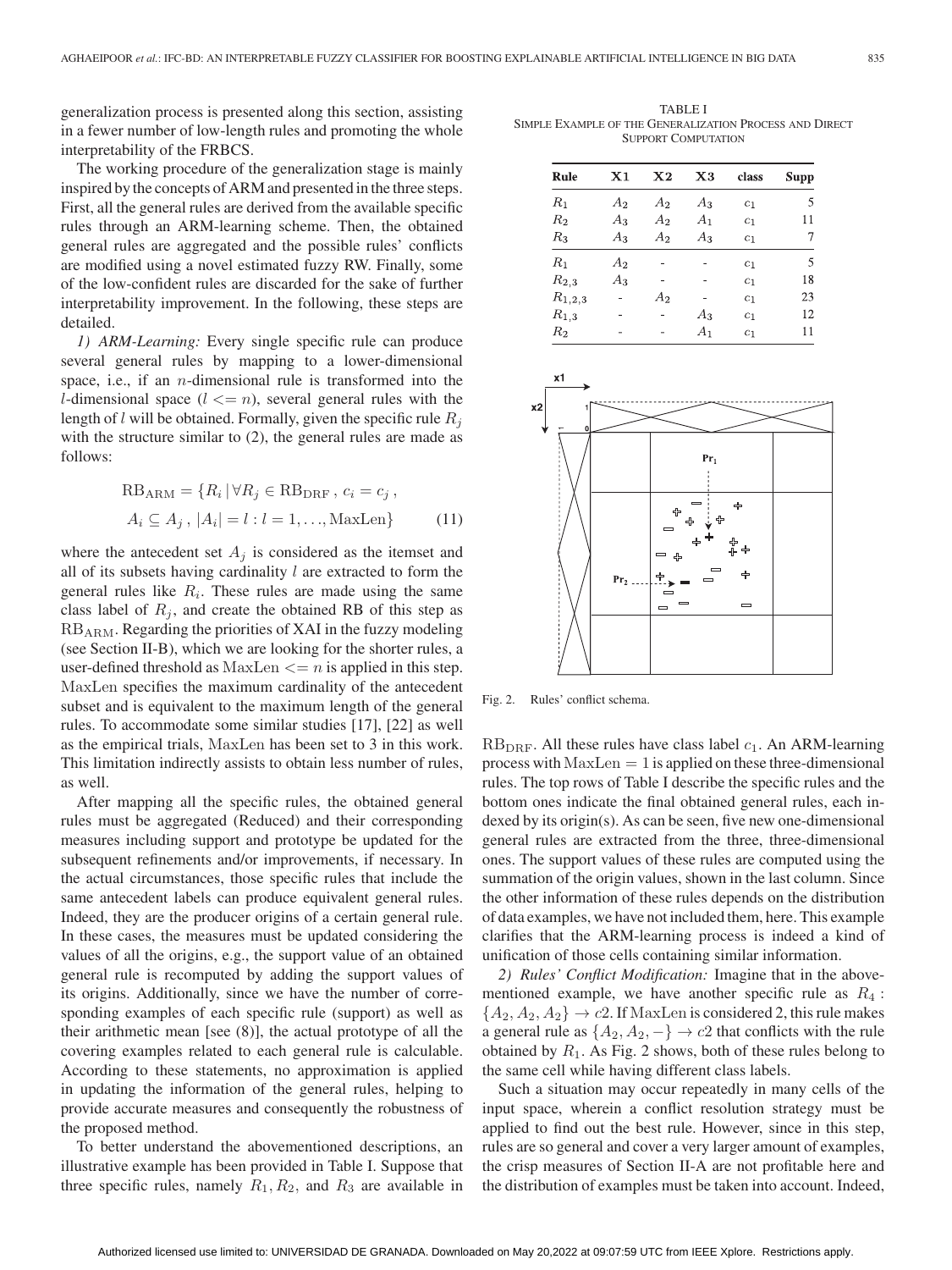with the standard support, the actual power of the "incremental"/"variable" degree of coverage of fuzzy variables is lost, and therefore, the intrinsic advantages especially related to the overlapping among rules are also lost.

In this context, some methods like penalized certainty factor (PCF) [30] are available in the literature to exploit information of all the examples and present fuzzy measures such as RW. However, these methods are so computational to be employed in all the stages of a Big Data algorithm. As a solution to these problems, we come up with a procedure that is able to approximate the values in a very efficient and accurate way, i.e., an estimated fuzzy RW based on the idea of PCF is proposed by following the next formulation. This RW can be employed in the Big Data analytics frameworks to resolve the rules' conflict in a fast and reliable way.

Suppose two obtained general rules as follows:

$$
\begin{cases} R_i: A_i \to c_i & : \text{Pr}_i, \text{RW}_i^e \\ R_j: A_j \to c_j & : \text{Pr}_j, \text{RW}_j^e \end{cases}
$$
 (12)

in which  $A_i = A_j$  and  $c_i \neq c_j$ , indicating these rules are in conflict. According to these information, the weight of rule  $i$ is estimated as follows:

$$
\text{RW}^e_i = \frac{\text{matchClass}^e_i - \text{matchNotClass}^e_i}{\text{matchClass}^e_i + \text{matchNotClass}^e_i} \tag{13}
$$

where  $\text{matchClass}_{i}^{e}$  is the estimated degree of matching between rule  $i$  and all the examples whose class labels are consistent with this particular rule. Due to the fact that the prototypes of the conflicting rules represent the examples of the conflicting classes, they are utilized to avoid iterating over all the examples and costly computations. That is, the prototype of rule  $i$  ( $Pr_i$ ) is employed as the representative of the consistent examples to compute matchClass*<sup>e</sup> <sup>i</sup>* as follows:

$$
\text{matchClass}_{i}^{e} = \mu_{A_i} \left( \text{Pr}_i \right). \tag{14}
$$

Similarly, match $NotClass_i^e$  is the same measure but for inconsistent examples, namely those examples that are not in the class of rule i. This measure is estimated with the prototype of the other class<sup>1</sup> (Pr<sub>j</sub>) as the representative of inconsistent examples as follows:

$$
matchNotClass_i^e = \mu_{A_i} (Pr_j).
$$
 (15)

We must recall that the matching degree of an example/prototype with a typical rule is computed using (6). In the case of general rules, those antecedents that are not present in the rule's structure, are marked as do not care, having the membership value of 1.

Finally, the estimated RWs of the conflicting rules are considered to assign the class consequent to the one with the highest value. In the case of a tie, the rule related to the majority class is chosen.

*3) Rule Base Reduction:* Up to this step, the obtained RB contains many general rules, which much probably overlap among each other. This implies the existence of redundant and/or ineffective rules, especially due to the smooth coverage of the fuzzy representation. Therefore, we must focus on the most reliable rules to be promoted in the RB, guaranteeing the predictive ability of the fuzzy classifier, while boosting the interpretability properties. For this matter and also following the efforts toward the RB refinement, a filtering process is carried out in this step, aiming at discarding less confident rules.

To do so, all the rules are first categorized with respect to their class labels. They are then sorted in the descending order of their confidence values, and finally, the top  $\alpha$ % of each class are only kept in the RB and the others are discarded.

#### *C. Stage 3: Heuristic Rule Selection*

As the last stage of IFC-BD, a rule selection process is carried out to improve the compactness of the RB from the vertical view. This process is heuristically developed using a novel performance measure introducing for every single rule.

A given rule is considered  $P\%$  well-performing if it can properly classify  $P\%$  of its own covering examples. P is indeed a criterion measuring the rules' performance with respect to the available training examples. It is defined for rule  $i$  as follows:

$$
P(R_i) = \frac{\sigma_{\text{well-classified}}(i)}{\sigma_{\text{covered}}(i)} \times 100 \tag{16}
$$

where  $\sigma_{\text{well-classified}}(i)$  is the number of examples that are well classified by rule i [see (5)], and  $\sigma_{\text{covered}}(i)$  is the number of examples that are generally covered by this rule. The latter includes both well-classified and miss-classified examples [see (6)].

When the RB of the previous stage  $(RB_{\text{General}})$  obtained, the rules are examined in a classwise way and those satisfying a minimum performance threshold are selected to be in the final  $RB$  ( $RB<sub>IFC</sub>$ ):

$$
RB_{IFC} = \{R_i \in RB_{\text{General}} \mid P(R_i) > \beta
$$
  

$$
\forall c_k \in C, c_i = c_k\}
$$
  
(17)

in which  $\beta$  is a user-defined threshold to provide different tradeoffs between model performance and system interpretability. In the beginning, it sets equally for all the classes. However, if it would be too high for a certain class so that all the rules of that class are removed, it is automatically decreased by the rate of 0.1, until the matter is resolved. In this way, it is ensured that the final RB is constructed with the top well-performing rules from every single class present in the initial dataset.

## IV. EXPERIMENTAL STUDY

Along this section, the empirical experiments conducted to assess the performance of IFC-BD are detailed. At first, the experimental framework including the datasets used, the evaluation criteria, the cluster-server configuration, and the methods and

<sup>&</sup>lt;sup>1</sup>In the case of multiclass problems, this value is estimated using a summation over the prototypes of all the remaining classes.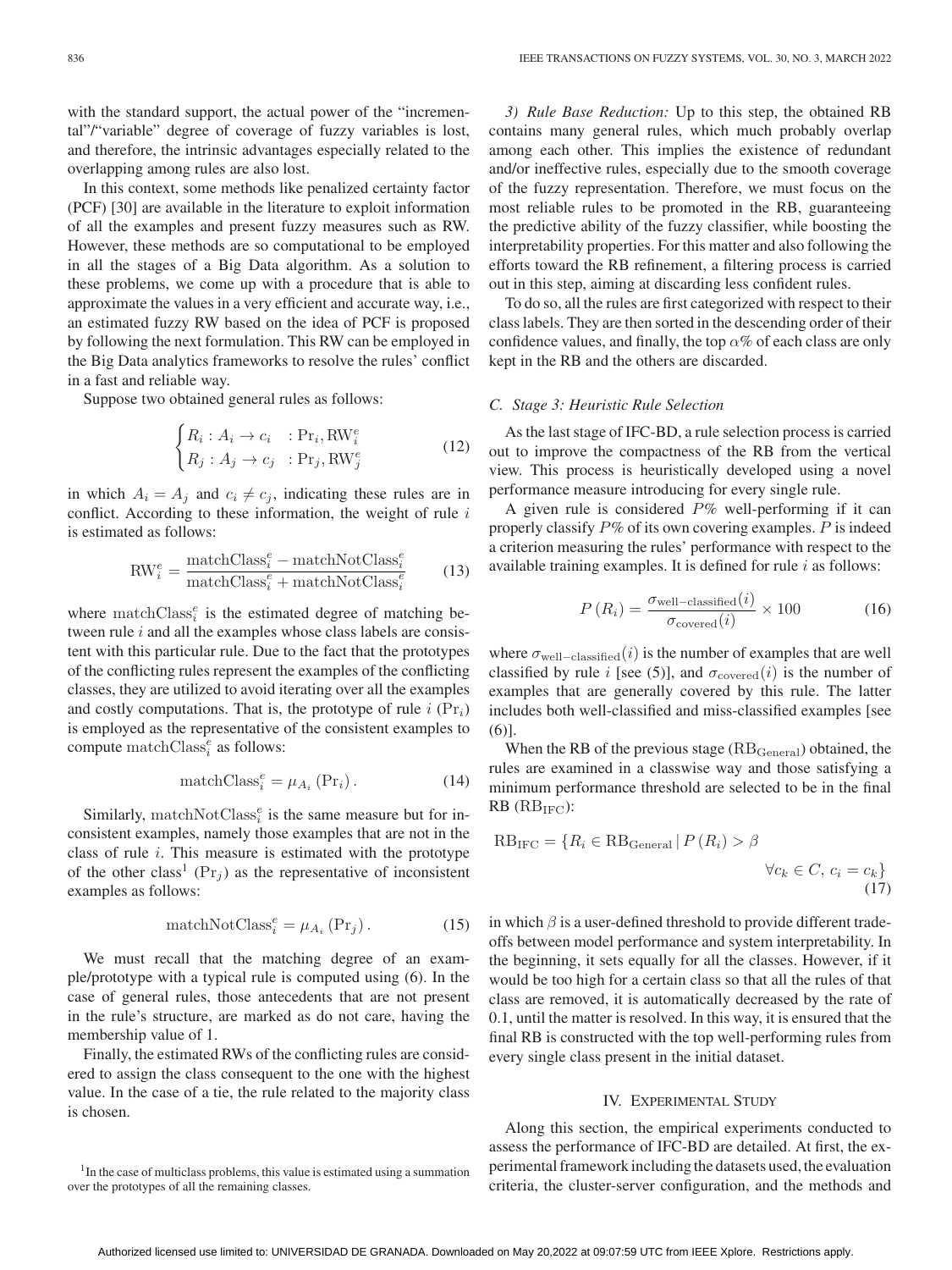TABLE II PROPERTIES OF THE USED DATASETS

| <b>Dataset</b>   | Abbr.           | #Samples   | <b>#Features</b> | #Classes       |  |
|------------------|-----------------|------------|------------------|----------------|--|
| susy             | susy            | 5,000,000  | 18               | 2              |  |
| <b>BNG-heart</b> | BNG-h           | 1,000,000  | 13               | 2              |  |
| BNG-Australian   | $BNG-AH$        | 1,000,000  | 14               | $\overline{c}$ |  |
| covtypel         | cov1            | 581,012    | 54               | 2              |  |
| covtype2         | cov2            | 581,012    | 54               | $\overline{c}$ |  |
| $covtype1-vs-2$  | $cov1 - vs - 2$ | 495.173    | 54               | $\mathfrak{D}$ |  |
| higgs            | higgs           | 11,000,000 | 28               | 2              |  |
| skin             | skin            | 245,056    | 3                | 2              |  |
| hyperplane       | hyp             | 1,000,000  | 10               | 2              |  |

parameter setup are described in Section IV-A. Next, the performance of IFC-BD is compared with several state-of-the-art Big Data fuzzy classifiers from different perspectives of accuracy and complexity in Section IV-B. Finally, the running times of the algorithms are provided in Section IV-C. We have also provided some additional evaluations with respect to the scalability issues in the supplementary material accompanying this article.

## *A. Experimental Framework*

In this study, we employed nine Big Data classification problems with different numbers of examples and input variables as indicated in Table II. All the datasets were selected from the UCI<sup>2</sup> [32] and OpenML<sup>3</sup> [33] dataset repositories. Although these datasets are for binary classification problems, the proposed algorithm is a general solution and can be easily adapted to be applied in multiclass problems. The training and test data of the experiments were generated using the fivefold cross-validation mechanism, and therefore, final results of each method were computed using the average of five trails performing on the five obtained folds.

The proposed method was developed using Spark framework and its ML APIs (MLlib), written in Scala language. Technically, the working procedure of IFC-BD was implemented as an ML pipeline so that different stages of the algorithm were matched to the pipeline stages either a Transformer or an Estimator [19], [29]. Furthermore, the training and test data were structured as the Spark DataFrames and fed into the pipeline to learn or classify data examples distributively. On the other hand, in order to obtain a straightforward distributed system, IFC-BD considered the entire input space as a cell-based area and developed the working procedures around those cells. The cell-based operations were a direct and straightforward way to replicate and distribute the same functions across several executing nodes to be performed over the DataFrame's partitions. In this way, it was also linear to aggregate the partial results of each cell. For the sake of having an efficient learning algorithm and reducing the network communication costs, the RBs were broadcasted in the intermediate steps to be shared across the executing nodes, if necessary.

Regarding the execution platform, the models were run on a cluster of nodes, comprising 14 slaves and one master all having the following configuration:

- Processor: Intel Xeon CPU E5645 @ (2.40 GHz) x2;
- Cores: 12 threads (6 cores);
- Main memory: 96 GB;
- Cache: 12 MB;
- Network: 40 Gb/s Infiniband;
- Operative System: CentOS 6.9;
- HDFS: Version 2.6.0-CDH5.8.0.

In the case of evaluation criteria, two perspectives of interpretability and accuracy are considered in the following tables. The three measures of  $\#\text{Rules}, \overline{\text{RL}}$ , and  $\overline{\text{TRL}}$  are used to analyze the interpretability of the fuzzy systems. In a final generated RB, #Rules shows the number of available rules and RL is the average length of these rules. Moreover,  $\overline{\text{TRL}}$  is the total length of all the rules that is calculated by multiplication of  $\#Rules$ ,  $\overline{RL}$ , and  $\overline{FS}$ , where  $\overline{FS}$  is the average number of fuzzy sets per variable. Regarding the accuracy perspective, the measure of ACC is calculated to assess the performance of different classifiers as follows:

$$
ACC = \frac{TP + TN}{TP + FP + TN + FN}
$$
 (18)

where TP, TN, FP, and FN are the values of true positive, true negative, false positive, and false negative present in the confusion matrix, respectively, [34].

Throughout the experiments of IFC-BD, we considered three fuzzy labels per variable to ensure generating as few as possible rules in the initial stage as well as preserving the semantic comprehensibility at the level of DB. Furthermore, the values of confidence threshold  $\alpha$  (see Section III-B3) and performance threshold  $\beta$  [see (17)] were set at 25% and 70%, respectively. However, for the sake of completeness, we have provided some additional evaluations by varying these two parameters in the supplementary material.

In the case of comparing methods, Chi-BD-DRF [19] and CFM-BD [17] were employed in the experiments. Chi-BD-DRF is the baseline contribution of this study, focusing on generating a fast yet accurate FRBCS, as described in Section III-A. On the other hand, CFM-BD is the current state-of-the-art fuzzy classifier recently proposed for Big Data problems. Because of the training times and avoiding the CHC evolutionary algorithm that is computationally highly expensive in the case of big datasets, we considered the lightweight version of this algorithm to benefit the models in tolerable execution times and performing the comparisons of this section.

In all the versions of CFM-BD, while  $\gamma$  was kept at two,<sup>4</sup> the other parameters were assigned as suggested in the original paper [17]. Regarding the number of fuzzy sets used per variable, it was set at 3 and 5, in which their corresponding models were denoted as  $CFM-BD<sup>3</sup>$  and  $CFM-BD<sup>5</sup>$ , respectively. While the former was determined similar to the proposed method with the aim of providing a fairer framework (especially for

[<sup>2\[</sup>Online\]. Available: http://archive.ics.uci.edu/ml]([Online]. ignorespaces Available: ignorespaces http://archive.ics.uci.edu/ml)

<sup>&</sup>lt;sup>3</sup>[Online]. Available: https://www.openml.org/search?type=data

<sup>&</sup>lt;sup>4</sup>It provides the best configuration of CFM-BD with respect to the interpretability perspective, although, low values of  $\gamma$  might result in a decrease of the classification performance.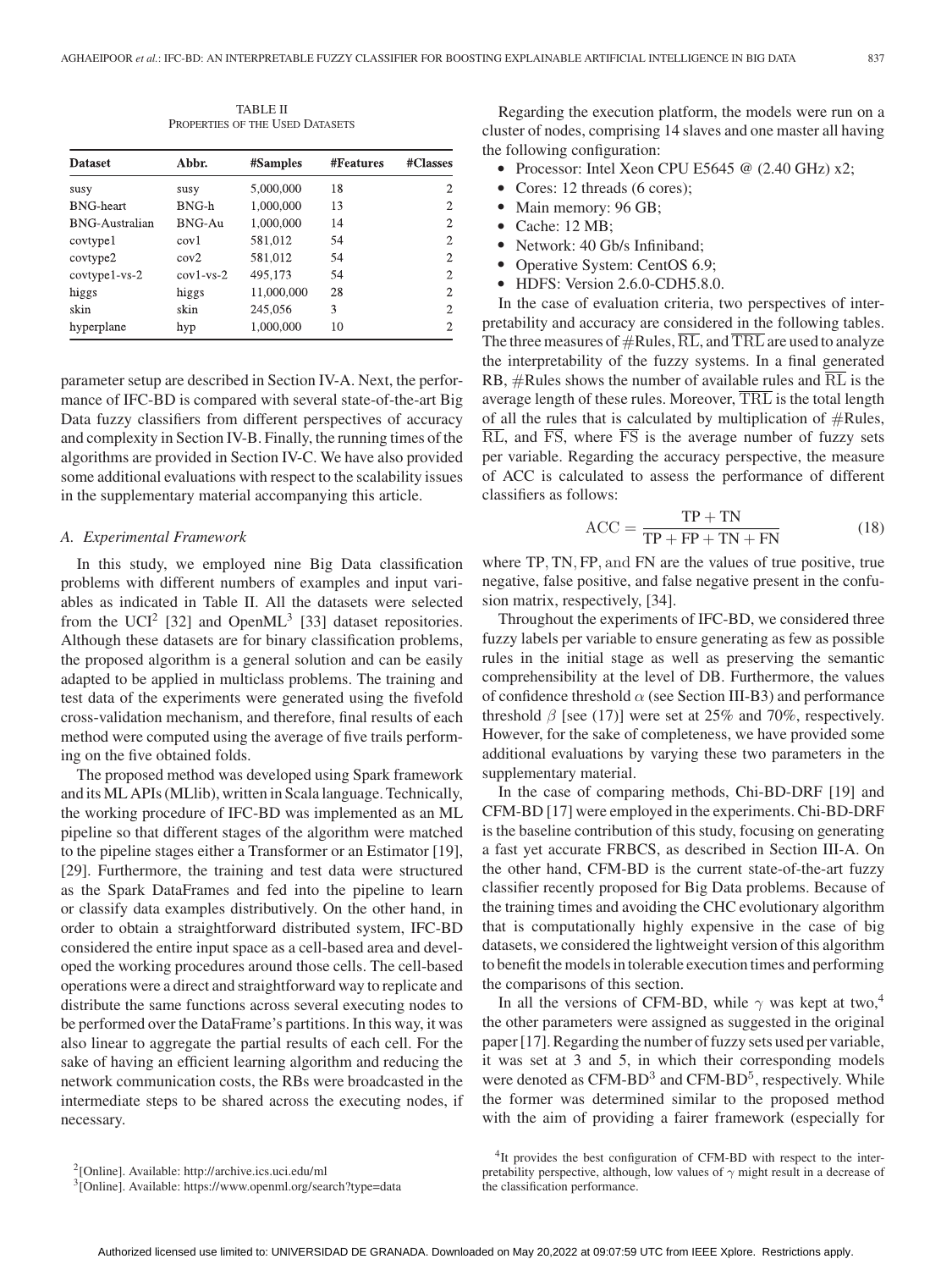| Algorithm     |        |     | $CFM-BD3$ |            |        |     | $CFM-BD5$ |            |          |    | Chi-BD-DRF |            |        | <b>IFC-BD</b> |      |            |
|---------------|--------|-----|-----------|------------|--------|-----|-----------|------------|----------|----|------------|------------|--------|---------------|------|------------|
| Dataset       | #Rules | RL  | TRL       | <b>ACC</b> | #Rules | RL  | TRL       | <b>ACC</b> | #Rules   | RL | TRL        | <b>ACC</b> | #Rules | RL            | TRL  | <b>ACC</b> |
| susy          | 200.4  | 2.4 | 1444      | 75.3       | 330.4  | 2.4 | 3971      | 73.3       | 1002.6   | 18 | 54140      | 66.0       | 55.6   | 2.9           | 490  | 69.6       |
| BNG-h         | 144.2  | 2.4 | 1045      | 84.0       | 234    | 2.4 | 2860      | 83.9       | 3230.8   | 13 | 126001     | 86.4       | 157.8  | 3.0           | 1398 | 86.3       |
| <b>BNG-Au</b> | 144    | 2.5 | 1089      | 82.0       | 239.4  | 2.5 | 3005      | 84.2       | 910.8    | 14 | 38254      | 84.5       | 54.6   | 2.8           | 459  | 84.8       |
| cov1          | 443.4  | 2.5 | 3361      | 73.4       | 738.6  | 2.6 | 9477      | 73.6       | 1408.4   | 54 | 228161     | 77.4       | 206.4  | 3.0           | 1850 | 73.9       |
| cov2          | 436    | 2.6 | 3402      | 72.7       | 740.8  | 2.6 | 9622      | 74.5       | 1393     | 54 | 225666     | 75.6       | 248    | 3.0           | 2228 | 70.3       |
| $cov1$ -vs-2  | 464.2  | 2.6 | 3646      | 75.0       | 740    | 2.6 | 9632      | 75.8       | 1216     | 54 | 196992     | 76.1       | 188.6  | 3.0           | 1689 | 75.7       |
| higgs         | 220.2  | 2.7 | 1780      | 60.8       | 425.6  | 2.6 | 5556      | 61.7       | 77649.7  | 28 | 6522572    | 57.4       | 222.6  | 3.0           | 1975 | 56.3       |
| skin          | 20.4   | 2.1 | 127       | 91.9       | 47.8   | 2.2 | 530       | 94.4       | 5.       | 3  | 45         | 89.9       | 5.     | l.6           | 24   | 91.9       |
| hyp           | 102    | 2.5 | 774       | 66.4       | 172    | 2.5 | 2170      | 66.1       | 10483.2  | 10 | 314496     | 67.5       | 81.2   | 3.0           | 725  | 67.3       |
| Avg           | 241.64 | 2.5 | 1852      | 75.7       | 407.62 | 2.5 | 5203      | 76.4       | 10811.05 | 28 | 856259     | 75.6       | 135.53 | 2.8           | 1204 | 75.1       |

TABLE III RESULTS OF BOTH PERSPECTIVES

the complexity comparisons), the latter was set following the original method.

In order to provide more comprehensive comparisons, several statistical tests including Friedman's and Wilcoxon's have been utilized in this study [35]. Friedman's test is employed to rank the algorithms considering a certain criterion and all the datasets. This test first evaluates the equality hypothesis  $(H_0)$  of all the algorithms, which can be accepted or rejected. On the other hand, Wilcoxon's test compares two specific algorithms versus each other. It calculates the measures of *p*-value,  $R^+$ , and  $R^$ and decides about the acceptance/rejection of the hypothesis as well as the differences between the intended algorithms. These assessments are performed using the significance level parameter  $(\alpha)$  that set at 0.1 in all the following tests of this study.

#### *B. Evaluations: Interpretability-Accuracy Tradeoffs*

Throughout this section, the capabilities of different models in terms of system interpretability and discrimination performance are analyzed. To this end, the measures of the number of rules (#Rules), the average rule length  $(\overline{RL})$ , and the total rule length (TRL) are considered from the interpretability perspective. Whereas the former is meant to evaluate the RB compactness, the latter assesses the overall complexity considering both RB and DB. On the other perspective, the performance of each model is estimated using ACC as (18). The values of these measures have been presented in Table III, where one column has been allocated to each algorithm and the best value of each measure has been highlighted in bold for every single dataset.

Starting from the complexity evaluation, it can be observed that the values of #Rules and  $\overline{\text{TRL}}$  in Chi-BD-DRF are considerably higher than the other methods. Indeed, this method sacrifices the system interpretability by using a very large number of long rules, leading to a complex system cognitively arduous to be interpreted. Thus, the main comparison of this perspective is between IFC-BD and CFM-BD.

According to Table III, IFC-BD achieved the lowest #Rules values in the majority of the datasets, namely 7 out of 9, and there are only two datasets (BNG-h and higgs) in which  $CFM-BD<sup>3</sup>$ obtained slightly better values, but apparently with no significant

TABLE IV RESULTS OF RANKING BY FRIEDMAN'S TEST FOR THE COMPLEXITY MEASURES

| Algorithm     | #Rules            | TRL               |
|---------------|-------------------|-------------------|
| <b>IFC-BD</b> | 1.3               | 1.2               |
| $CFM-BD3$     | 1.9               | 1.9               |
| $CFM-BD5$     | 3.1               | 3.1               |
| Chi-BD-DRF    | 3.7               | 3.8               |
| p-value       | 1.00E-05          | 1.00E-05          |
| Result        | $H_0$ is rejected | $H_0$ is rejected |

TABLE V RESULTS OF WILCOXON'S TEST FOR THE COMPLEXITY MEASURES

| Comparison                        | Measure p-value $R^+$ $R^-$ |      |             | Result            |
|-----------------------------------|-----------------------------|------|-------------|-------------------|
| IFC-BD vs. $CFM-BD3$ #Rules 0.021 |                             | 42 3 |             | $H_0$ is rejected |
| IFC-BD vs. $CFM-BD3$ TRL          | 0.066                       | 38   | $7^{\circ}$ | $H_0$ is rejected |

differences. The success of IFC-BD is highlighted when a similar functionality is observed for the measure of  $\overline{\text{TRL}}$ , as well. Given these results as well as the overall averages indicated in the last row, it is argued that IFC-BD most likely fulfills the terms of interpretability better than the other models. To pursue this finding, we performed Friedman's test for #Rules and TRL.

Table IV provides the results of this test, thereby IFC-BD attained the top-ranking in both complexity criteria, followed by the CFM-BD<sup>3</sup>, CFM-BD<sup>5</sup>, and Chi-BD-DRF. The rank values of this table imply that the differences between IFC-BD and the third- and the fourth-ranked methods are truly high. But, the level of difference between IFC-BD and the second method (CFM- $BD<sup>3</sup>$ ) should be investigated. For this purpose, we performed Wilcoxon's test that compared IFC-BD against CFM-BD<sup>3</sup> on #Rules and TRL. Results of these tests, provided in Table V, reveal that both null hypotheses are rejected in favor of IFC-BD, meaning that this method is considerably superior to CFM-BD<sup>3</sup> in both complexity criteria. According to all these results, IFC-BD could significantly improve the RB compactness and the DB comprehensibility, leading to more simple and explainable systems, among all.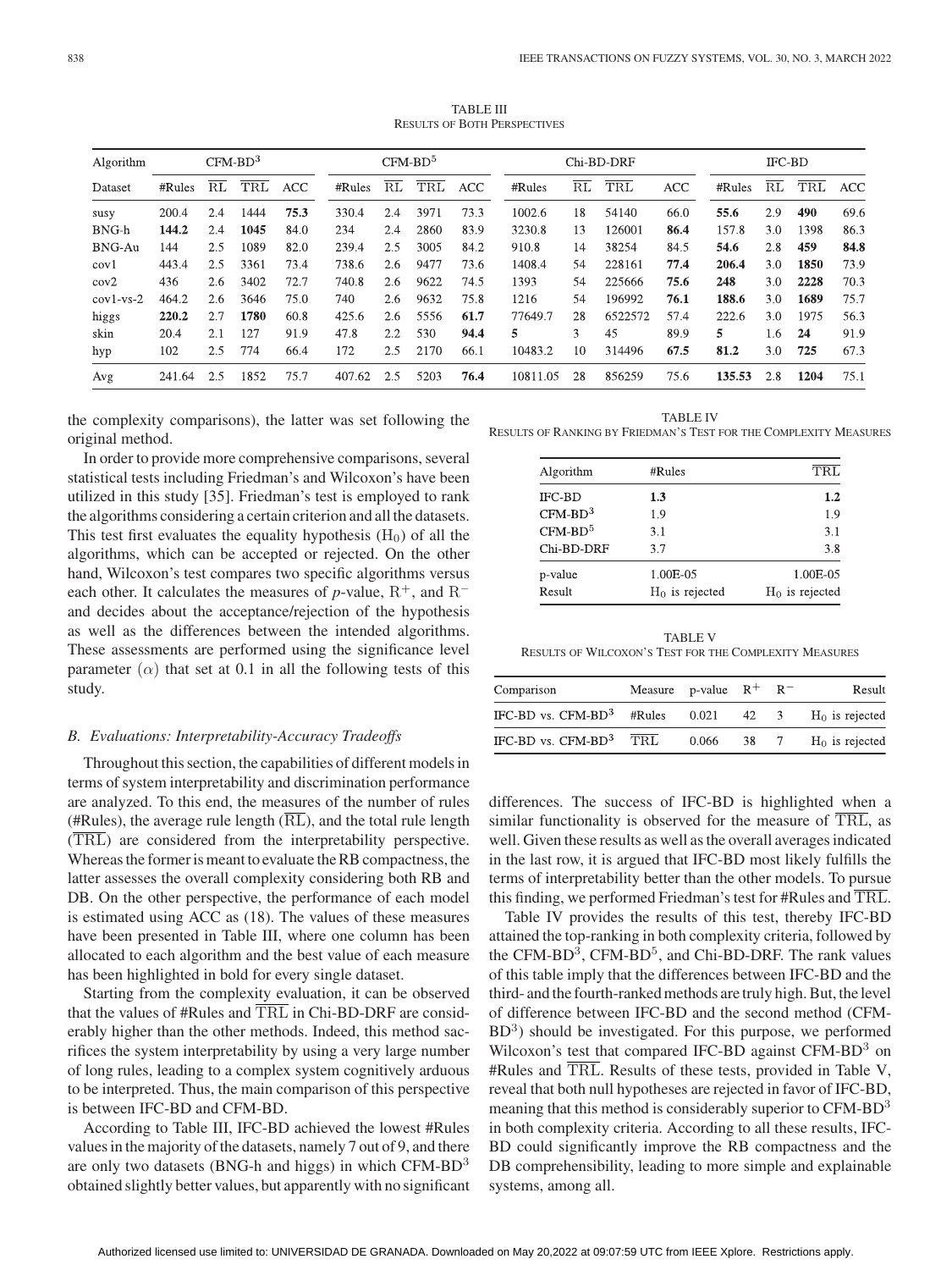TABLE VI RESULTS OF RANKING BY FRIEDMAN'S TEST FOR ACCURACY

| Algorithm     | ACC                   |
|---------------|-----------------------|
| Chi-BD-DRF    | 2.0                   |
| $CFM-BD5$     | 2.4                   |
| <b>IFC-BD</b> | 2.7                   |
| $CFM-BD3$     | 2.9                   |
| p-value       | 0.53                  |
| Result        | $H_0$ is not rejected |

In the case of accuracy, Table III indicates that the values are close to each other in the majority of the datasets, i.e., in some cases like BNG-Au and hyp, the ACC differences are less than 2%. However, the best values are mostly related to Chi-BD-DRF and the highest average belongs to  $CFM-BD<sup>5</sup>$ , although with a very low variant diversity, around 1% in the worst case. Therefore, it seems that all the methods perform similarly well but Chi-BD-DRF and CFM-BD<sup>5</sup> operate slightly better than the others. To substantiate this finding, we carried out a Friedman's test as Table VI. Given the results of this test, the null hypothesis related to the equality of all the models is not rejected, implying that these models are not statistically different in the accuracy perspective. The rank values of Table VI implicitly confirm this issue, where the values are in close proximity to each other.<sup>5</sup> Nevertheless, we have to take this into account Chi-BD-DRF applies many numbers of long rules to yield the best ACC ranking and  $CFM-BD<sup>5</sup>$  requires a more complex system composed of more fuzzy sets to achieve this classification performance.

Despite the abovementioned results, it is noteworthy that CFM-BD has an accuracy-oriented preprocessing stage which transforms the input values and changes the shape of fuzzy sets. These transformations are not in the direction of XAI and influence the semantic of linguistic fuzzy labels and consequently linguistic fuzzy rules. On the other hand, as its authors stated [17], this stage has an important role in the efficiency and robustness of the model so that by omitting this stage, the accuracy values would probably decrease.

To summarize, Fig. 3 illustrates the interpretability-accuracy tradeoff provided by the average results of the main comparing methods, in which we have shown TRL, as a sign of overall complexity, versus ACC. As depicted, IFC-BD stands out from the rest, obtaining by far the highest interpretability level with a very similar accuracy performance. Summing up, practitioners must generally regard to the models' tradeoffs, and due to the competitive predictive performances of these models and the actual differences in the interpretability issues, they must base the selection of the final solutions on how easily understandable they are, as evaluated at the beginning of this section, allowing to provide a proper explanation for the phenomena under study.



Fig. 3. Models' tradeoff: TRL versus ACC.

TABLE VII RESULTS OF RUNNING TIME (HH:MM:SS)

| Dataset      | $CFM-BD3$ | $CFM-BD5$ | Chi-BD-DRF | <b>IFC-BD</b> |
|--------------|-----------|-----------|------------|---------------|
| susy         | 0:01:21   | 0:07:52   | 0:01:37    | 0:01:03       |
| BNG-h        | 0:00:46   | 0:00:43   | 0:04:03    | 0:00:50       |
| BNG-Au       | 0:00:29   | 0:00:40   | 0:01:29    | 0:00:39       |
| cov1         | 0:02:36   | 0:06:26   | 0:02:40    | 0:16:57       |
| cov2         | 0:02:42   | 0:06:58   | 0:01:41    | 0:20:15       |
| $cov1$ -vs-2 | 0:02:42   | 0:07:39   | 0:01:38    | 0:16:45       |
| higgs        | 0:37:59   | 0:32:46   | 1:07:42    | 0:08:54       |
| skin         | 0:00:09   | 0:00:05   | 0:00:11    | 0:00:26       |
| hyp          | 0:00:15   | 0:00:36   | 0:05:26    | 0:00:38       |
| Avg          | 0:05:27   | 0:07:05   | 0:09:36    | 0:07:23       |

## *C. Running Times*

Table VII presents the execution times of all the algorithms. These times are related to the whole learning and classifying procedures. In the case of IFC-BD, the maximum times are consumed by the covtype problems, where the number of features is considerably high, and both more initial specific rules and general rules are generated. In general, the IFC-BD running times are highly dependent on the number of general rules that are passed to the rule selection stage. Indeed, by setting an appropriate  $\alpha$  threshold and removing most of the less confident rules in advance (see Section III-B3), the running times would be perfectly tolerable, e.g., for higgs, a truly big dataset, the results were obtained in less than 10 min, in contrast to the remaining methods that need up to four times additional time.

The analysis of computational complexity includes two main calculation procedures, namely initial rule learning and RW computation. The time complexity associated with the former is  $\mathcal{O}(n/N.d)$ , where *n* is the number of data samples, *d* is the number of input dimensions, and  $N$  is the number of data partitions. For the RW computation, it is  $\mathcal{O}(m/N.c.p.l)$ , where  $l$  is the maximum length of the general rules,  $m$  is the number of cells for a given dimension  $l$  (See 11),  $c$  is the number of class labels, and  $p$  is the number of prototypes within a cell (refer to Fig. 4 in the supplementary material of this article).

<sup>5</sup>The system performance has also been evaluated using the geometric mean (GM) criterion in the supplementary material, which confirms the results are comparable and good enough considering all the class labels as well.